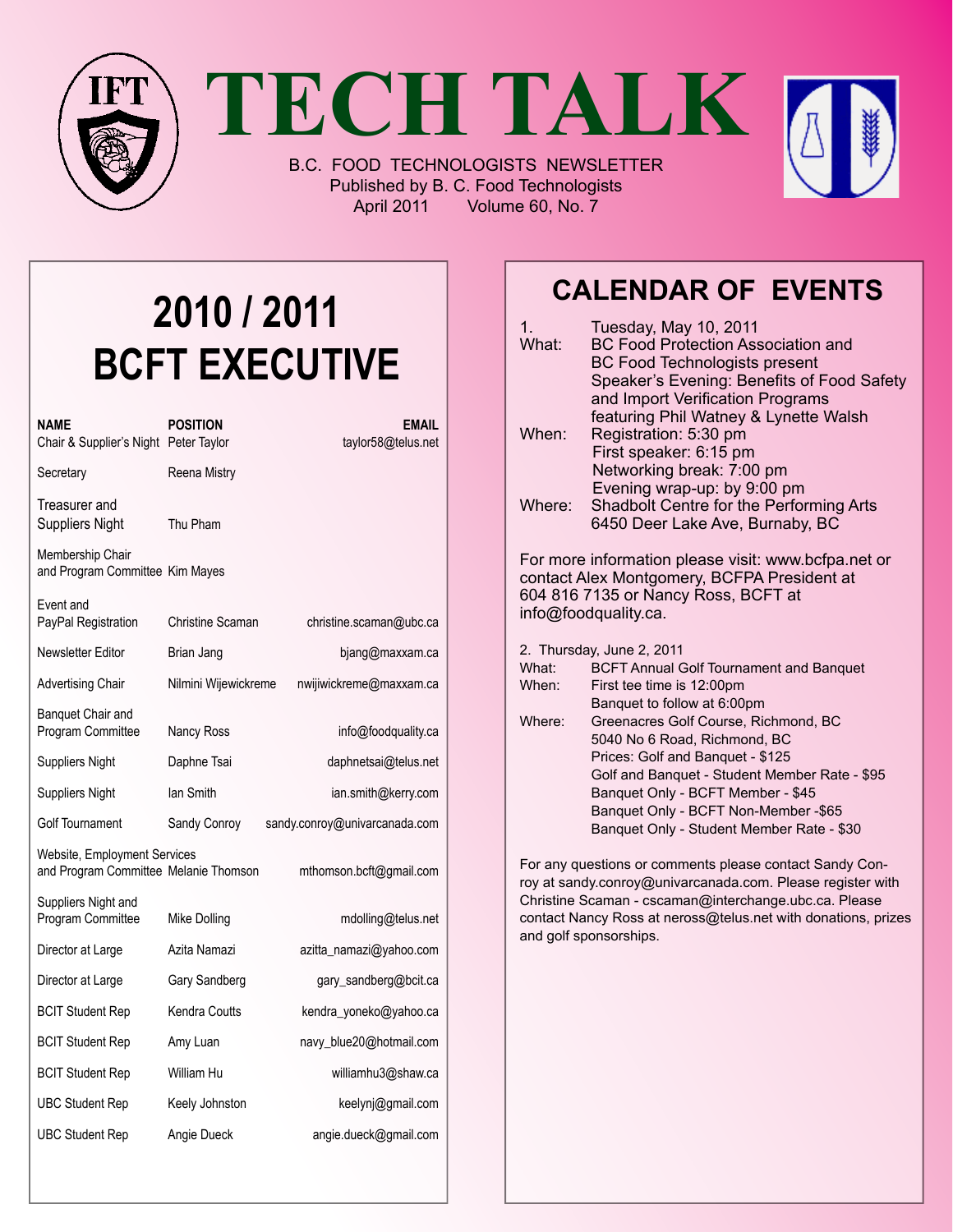April 2011, Vol. 60, No. 7 PAGE TWO

# **BCFT Annual Golf Tournament and Banquet**

BCFT invites you to the annual golf tournament and banquet to be held at Greenacres Golf Course in Richmond on Thursday, June 2, 2011. The BCFT social event of the year will include golf, dinner and door prizes. Guests are welcome.

Golf format will be Texas Scramble. You can create your own team of four or we will match you with other golfers.

#### **Location:**

Greenacres Golf Course 5040 No 6 Rd Richmond, BC (604) 273-1121

#### **Time:**

Golf: First Tee Off time at noon Banquet to follow at 6:00 pm

#### **Prices:**

*Golf and Banquet* BCFT Member - \$125 BCFT Non-Member - \$125 Student Member Rate - \$95

*Banquet Only* BCFT Member - \$45 BCFT Non-Member -\$65 Student Member Rate - \$30

Golf carts are not included and can be made available directly from Greenacres Golf Course.

#### **QUESTIONS OR COMMENTS?**

*Sandy Conroy* sandy.conroy@univarcanada.com



Cell: (778) 245-2211

**Vernon Lo, M.Sc.** *Western Region Sales Manager*

130- 18279 Blundell Road Customer Service Richmond, British Columbia Tel: 1-866-294-7914 Canada Fax: 1-877-294-7929 V6W 1L8 customerservice@debro.com

#### **TO REGISTER:**

*Christine Scaman* 

cscaman@interchange.ubc.ca. Please indicate whether you are a BCFT member, and if you wish to register for both golf and the banquet or the banquet only.

#### **DONATIONS AND MORE:**

*Nancy Ross* neross@telus.net For donations, prizes and golf sponsorships.





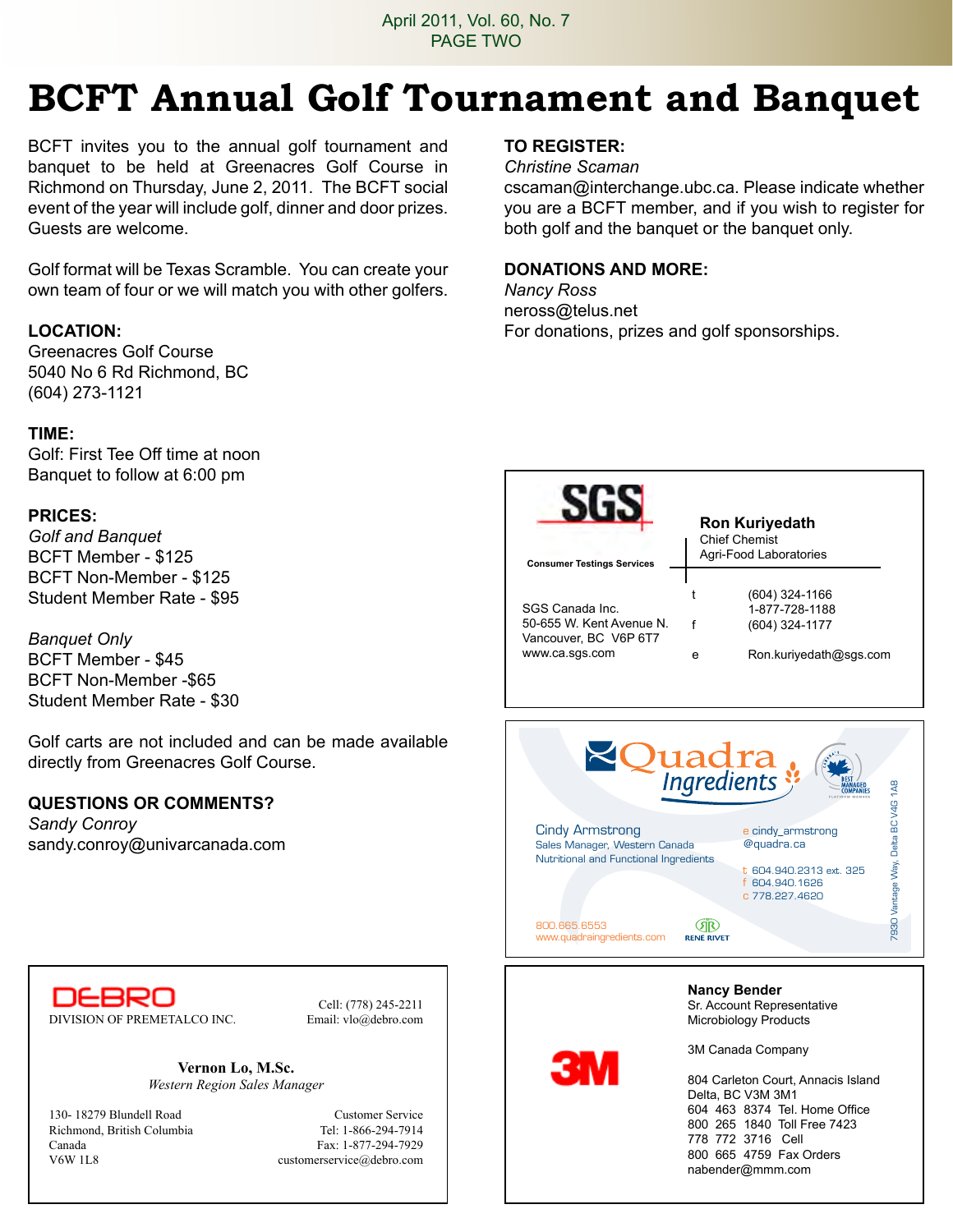# **BCFT Suppliers' Night – Another Big Success!**

#### **By Daphne Tsai**

Suppliers' Night Co-Chair

The 17th Annual Supplier's Night held on March 2, 2011 at the Delta Hotel and Conference Centre in Burnaby was another big success.

We had over 130 supplier tables this year – the highest on record for BCFT Suppliers' Night! The guest attendance at the event was significantly higher than last year as well. Our new room layout with wider aisles proved to be a hit where attendees and suppliers had more room to move, mingle and interact.

We also presented 4 technical seminars by Kerry Ingredient and Flavors, IEH/MEI Labs, TIC Gums, National Sunflower Association. For those of you who were able to attend, these seminar sessions were very valuable packed with useful information.

Thanks to the tireless efforts of BCFT Suppliers' Night Committee members and all who volunteered and helped make this event a success!

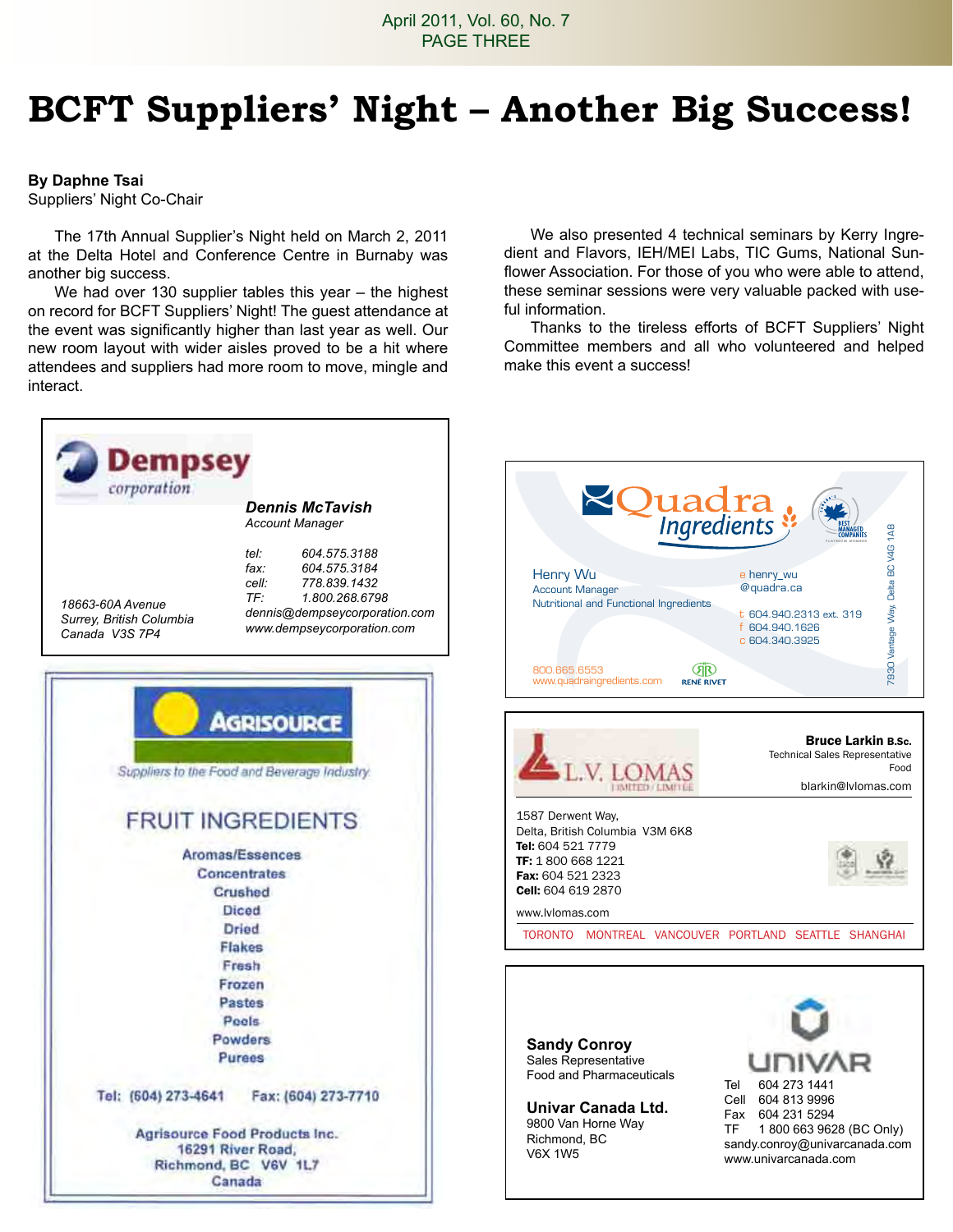# Why are food manufacturers switching to Sunflower Oil?

### Canadians want natural foods and 86% believe sun oil is a healthy oil!'

#### Give your customers a healthy choice **SUNFLOWER OIL IS:**

- . Not genetically modified
- . High in monounsaturates, which help reduce bad cholesterol and increase good cholesterol<sup>2</sup>
- . Trans fat free and low in saturates
- . Has more Vitamin E than other oils

#### Solve your product formulation challenges **SUNFLOWER OIL HAS:**

- Greater stability/superior shelf-life due to only a trace of Omega 3
- Longer fry-life<sup>3</sup> than other oils
- . Light neutral taste that is significantly better than other oils<sup>4</sup>



#### To test or purchase sunflower oil contact one of the suppliers listed below:

ADM-800-637-5843 Brenntag Canada Inc. - 866-516-9707 Cargill - 905-333-8794 Fazio Foods International Ltd - 604-253-2668 LV Lomas Ltd. - 905-458-1555 Nealanders International Inc. - 800-263-1939

#### **Organic and Conventional Expeller-Pressed**

SunOpta Grains & Foods Group - 800-297-5997 x 116 Wilbur Ellis Company - 519-735-7441

#### Have a question about Sunflower Oil? Email sunoilreport@harbingerideas.com



Buy USA Sunflower Oil | www.sunflowernsa.com

- 1. Research conducted by IPSOS-ASI Ltd., January, 2010.
- 2. Jenkins, DJA et al., Canadian Medical Association Journal, November 1, 2010. (10.1503/cmaj.092128)
- 3. Fry study conducted by Cargill, spring 2009.
- 4. Research conducted at USDA/ARS National Center for AG Utilization Research, Peoria, IL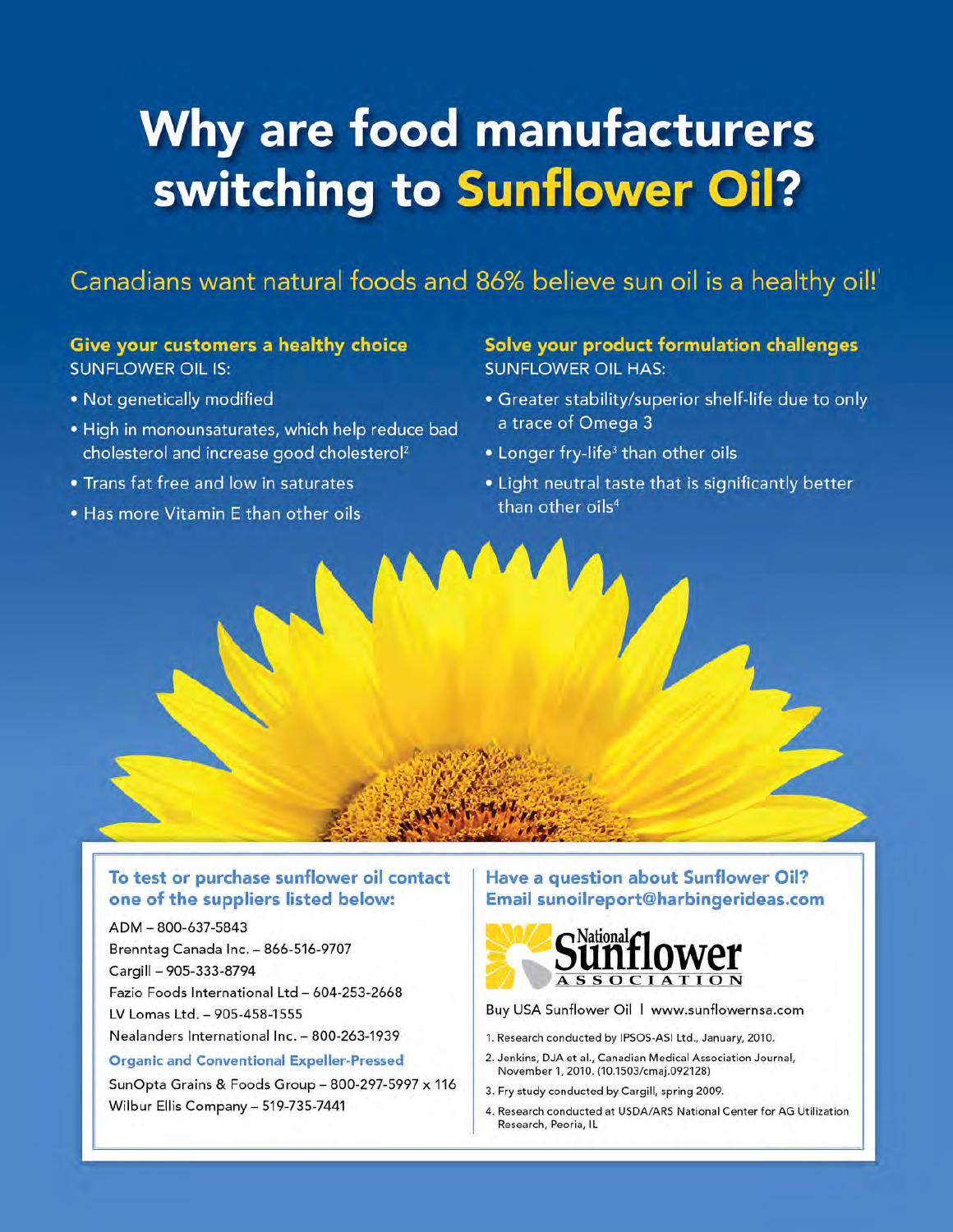#### April 2011, Vol. 60, No. 7 PAGE FIVE

## Introducing *Versilac,* our latest innovative product.

Versilac is a versatile, economical and superior dairy product solid. It helps formulators create food at lower costs with an enhanced flavor profile. Versilac can be used to reduce the levels of fat, sodium, sugar and cocoa powder.

Principal applications include **bakery**, **beverages, confections**, **dairy** and **prepared foods**.

30

For more information on this innovative product, contact your local L.V. Lomas representative.



Saturated Fat Trans Fat

 $12($ 

Cholesterol

Sodium

otassium





### **Expertise in Food Analysis**

- Microbiology
- Food Chemistry
- Nutritional Labelling
- **Residue Testing**
- **Environmental Monitoring**

Tel: 604 734 7276 Toll free: 1 800 665 8566 foodsafety-yvr@maxxamanalytics.com

www.maxxam.co